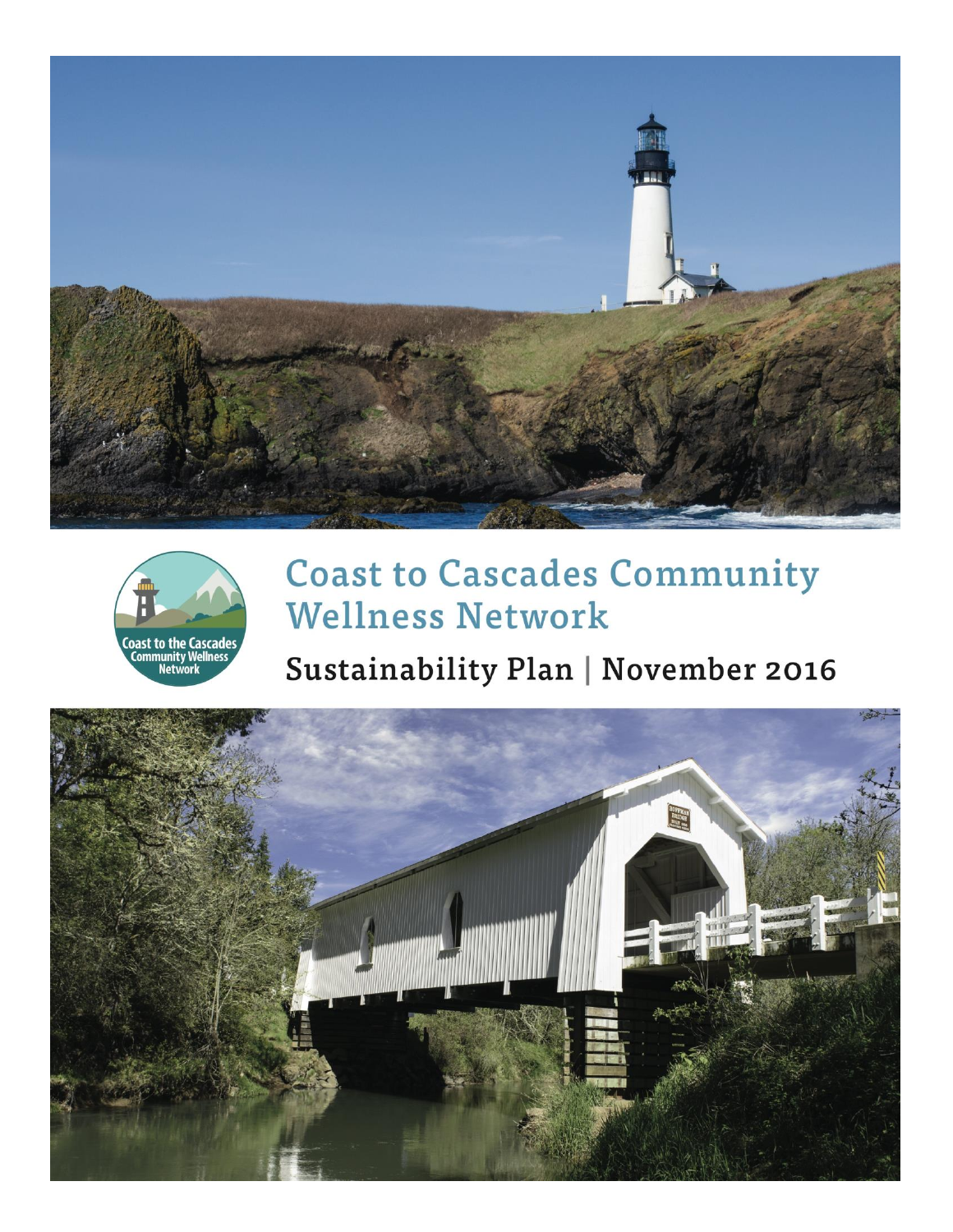

# TABLE OF CONTENTS

This project is supported by the Health Resources and Services Administration (HRSA) of the U.S. Department of Health and Human Services (HHS) under grant number D06RH27789, "Rural Health Network Development Program Healthy Smiles for All" for \$883,385 total award amount and zero percentage financed with nongovernmental sources.

This information or content and conclusions are those of the author and should not be construed as the official position or policy of, nor should any endorsements be inferred by, HRSA, HHS or the U.S. Government.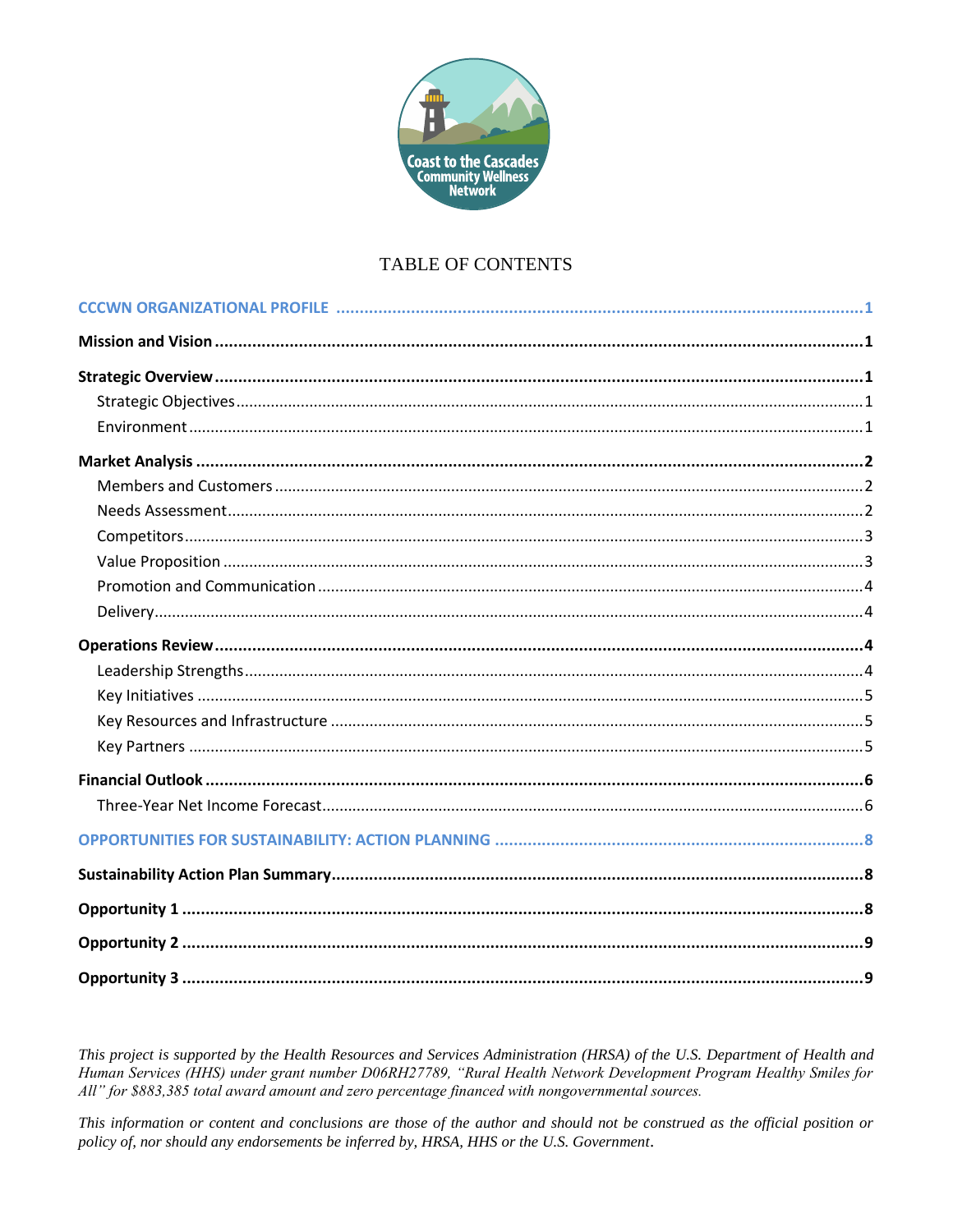# **COAST TO CASCADES COMMUNITY WELLNESS NETWORK (CCCWN): ORGANIZATIONAL PROFILE**

#### **MISSION AND VISION**

CCCWN's mission is to improve community health throughout Benton, Lincoln and Linn counties by providing leadership and support for regional partnerships.

CCCWN's vision is to lead and sustain a system of partner agencies and organizations who are working together to provide integrated services and programs that promote individual and community health.

#### **STRATEGIC OVERVIEW**

CCCWN's goal is to coordinate a systemic effort to improve health, wellness and quality of life for all residents of Benton, Lincoln and Linn counties.

#### **Strategic Objectives**

CCCWN has set the following primary strategic objectives:

- Foster partnerships, collaboration and coordination between public and private health care providers.
- Support the work of local coalitions.
- Achieve and maintain an equitable standard of care for all tri-county residents.
- Develop proven community resources for health.

#### **Environment**

CCCWN's efforts to address health needs in Benton, Lincoln and Linn counties issues are taking place against the backdrop of state health system transformation and national health care reform.

#### *Levers*

The following environmental factors are helping CCCWN to realize its vision:

- Ongoing state efforts to integrate physical, dental and behavioral health
- Expanded health care availability under the Affordable Care Act
- The increasing number and strength of partnerships between health care providers, state and local agencies, nonprofits, coalitions and other stakeholders
- The InterCommunity Health Network CCO Regional Planning Council's development of a regional delivery system that is firmly grounded in a philosophy of coordinated, patient-centered health care

#### *Blocks*

The following environmental factors are hindering CCCWN from realizing its vision:

- Inadequate systemic attention to the social determinants of health
- Infrastructural issues such as transportation, food distribution and housing quality
- The geographic isolation of some of the region's most vulnerable populations
- The difficulty of attracting, housing and retaining health care staff in underserved areas
- Racial/ethnic discrimination and bias in health care, housing and education
- Lack of cultural competence and linguistic diversity among regional health care workers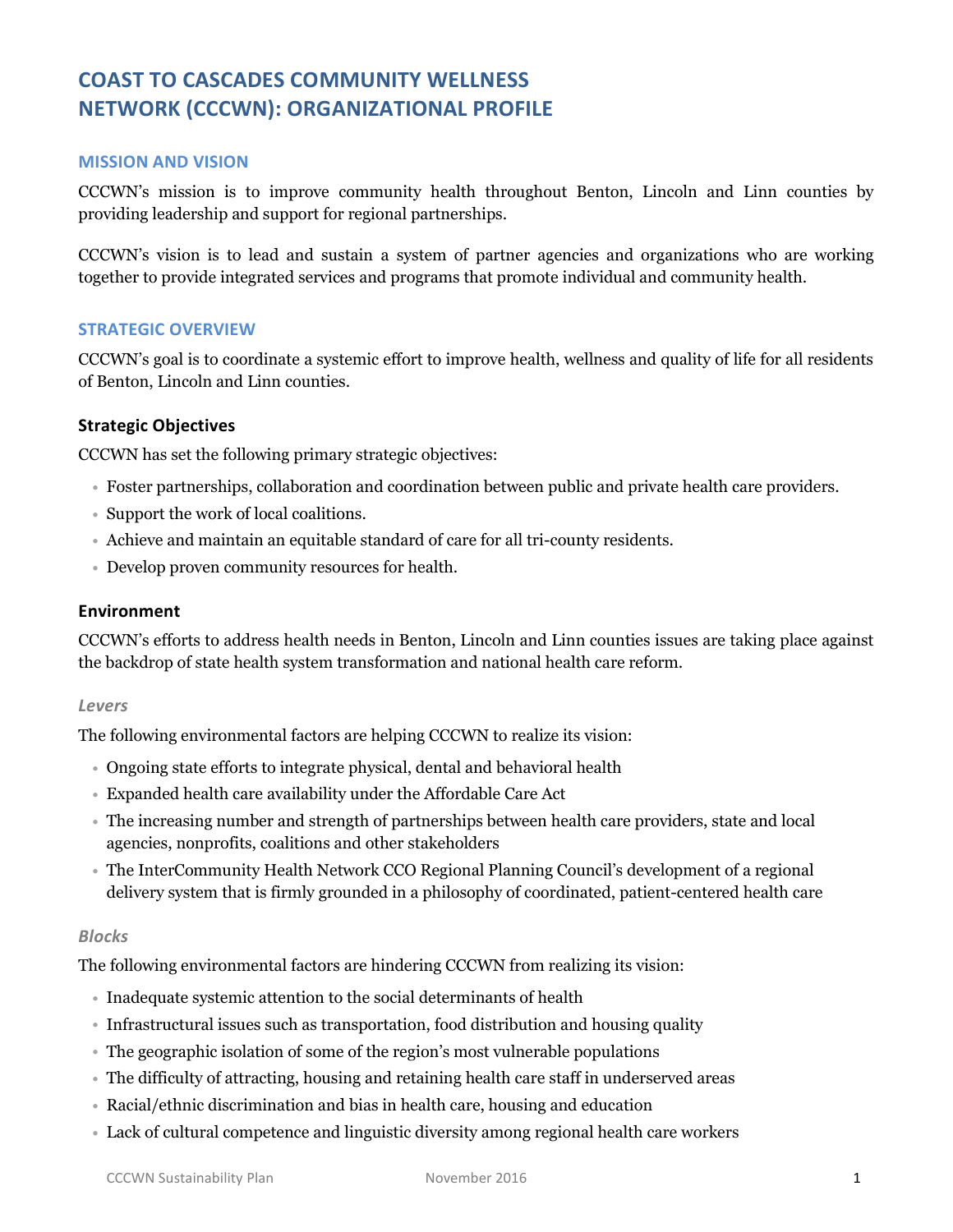#### **MARKET ANALYSIS**

Under the Affordable Care Act, the tri-county region has seen a substantial increase in Oregon Health Plan/Medicaid eligibility. Accommodating these new, traditionally underserved patients requires expanding and strengthening regional infrastructure and systems of care. In addition, the region's growing senior population urgently needs accessible health services and information.

Nonwhite race/ethnicity, lower education levels and lower socioeconomic status are strong predictors not just of higher rates of disease, but also of a persistent lack of access to care. Thus, addressing the social determinants of health is central to improving health in the tri-county region.

#### **Members and Customers**

CCCWN's customers are the residents of Benton, Lincoln and Linn counties, as well as the local and regional coalitions and providers that serve them. The following organizations have been members since the network's inception:

- Benton County Health Department Linn County Health Department
- 
- 
- Community Services Consortium **Community Services Consortium Oregon State University**
- 
- East Linn/Benton County FQHC <br>• Samaritan Health Services
- 
- InterCommunity Health Network CCO Samaritan North Lincoln Hospital
- 
- Lincoln County Health Department
- 
- Capitol Dental Care Oregon Cascades West Council of Governments
- Community Outreach Inc. Oregon Office of Rural Health
	-
- COMP NW Medical School **Samaritan Albany General Hospital** Samaritan Albany General Hospital
	-
- Good Samaritan Regional Medical Center **Samaritan Lebanon Community Hospital** 
	-
- Lebanon School District **Samaritan Pacific Communities Hospital** Samaritan Pacific Communities Hospital

#### **Needs Assessment**

In winter 2015-16, Samaritan Health Services, a key member of the CCCWN assessed tri-county health needs through online and print surveys, key informant interviews, and focus groups. This led to the following recommendations:

- Expand low-income medical, dental and mental health services.
- Recruit more providers who will accept Medicare and Medicaid patients.
- Help the region's diverse communities to navigate the health care system.
- Champion community partnerships and initiatives that support basic human needs.
- Increase access to mental health care and education.
- Improve parenting education.
- Offer culturally appropriate community outreach and health education.
- Increase bilingual services and cross-cultural competence among medical and social service providers.
- Provide clearer communication and more compassionate care.
- Involve government and the community in making public health a priority.
- Increase drug, alcohol and tobacco cessation programs.
- Identify and address regional priorities that focus on the social determinants of health.
- Increase interagency collaboration.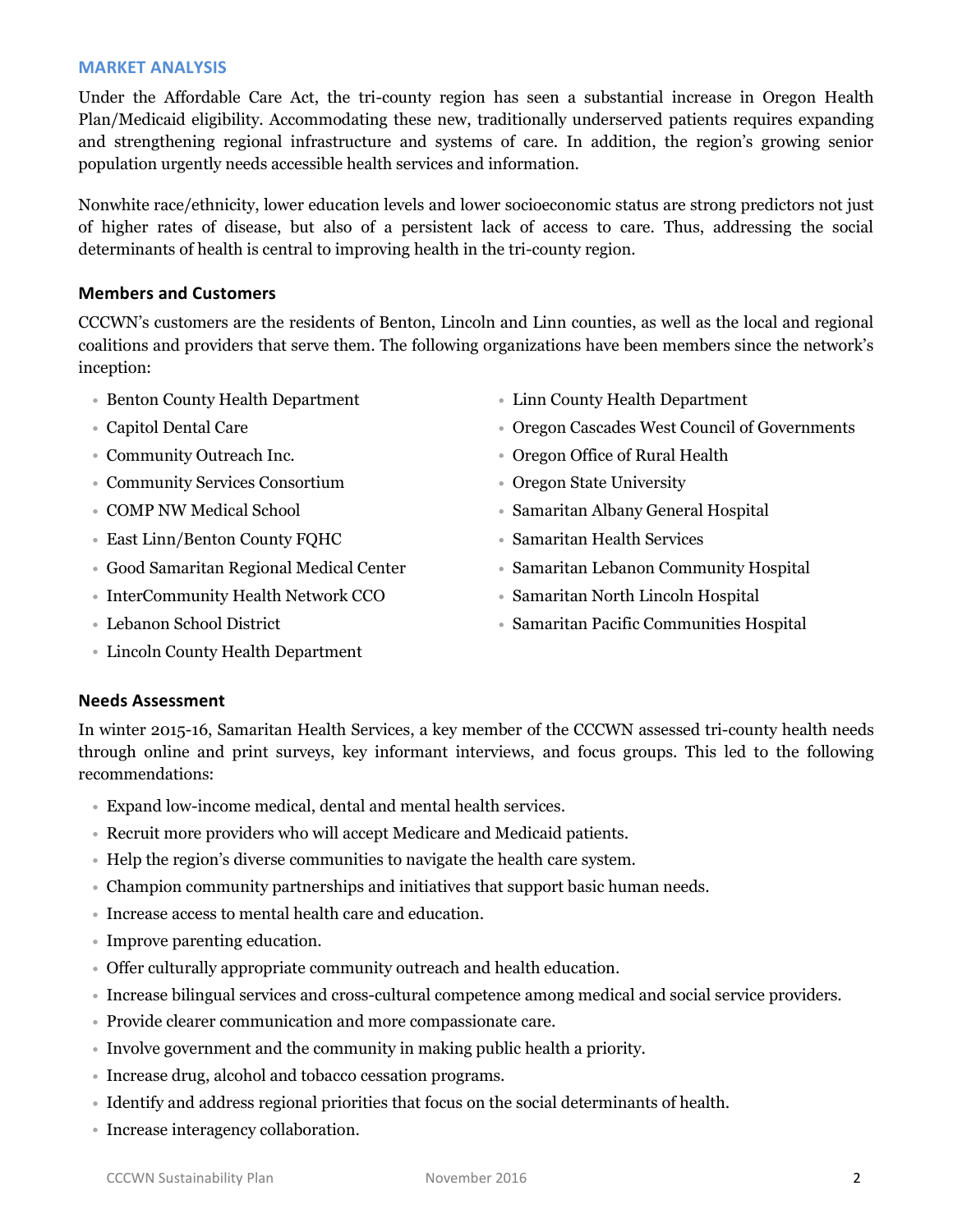### **Competitors**

CCCWN doesn't have "competitors" as such, due to its geographic location and the fact that its regional service providers cross county lines.

# **Value Proposition**

CCCWN brings together experts, leaders and decision-makers from health care, schools, government, nonprofits and tribal councils to collaborate constructively on gathering data, providing services and supporting interventions that will improve health, wellness and quality of life for all residents of Benton, Lincoln and Linn counties.

| <b>CCCWN Service</b>                                                                 | <b>Member/Customer Needs Met</b>                                                                                                                                                                                                   | <b>Alignment With Mission, Vision &amp; Strategies</b>                                                                                                                                                        |  |  |
|--------------------------------------------------------------------------------------|------------------------------------------------------------------------------------------------------------------------------------------------------------------------------------------------------------------------------------|---------------------------------------------------------------------------------------------------------------------------------------------------------------------------------------------------------------|--|--|
| <b>Conducting regular health</b><br>needs assessments                                | Recognize current and emerging health<br>problems in the region<br>· Identify underserved populations<br>Collaborate to develop new resources                                                                                      | · Improve community health (M)<br>· Lead and sustain a system of partner agencies<br>and organizations working together (V)<br>Develop proven community resources for<br>health (S)                           |  |  |
| <b>Creating community health</b><br>improvement plans and<br>community benefit plans | Address current and emerging health<br>problems in the region<br>Meet the needs of underserved<br>populations<br>CCCWN materials and publications are<br>available to all members                                                  | · Improve community health (M)<br>· Promote individual and community<br>health (V)<br>Equitable standard of care for all tri-county<br>residents (S)                                                          |  |  |
| <b>Promoting and</b><br>implementing community<br>health improvement<br>strategies   | Community outreach and health<br>education<br>Involve government and the community<br>in making public health a priority                                                                                                           | Improve community health (M)<br>Promote individual and community<br>health (V)<br>Equitable standard of care for all tri-county<br>residents (S)                                                              |  |  |
| <b>Supporting local and</b><br>regional health priorities                            | Champion community partnerships and<br>initiatives that support basic needs<br>Identify and address regional priorities<br>that focus on the social determinants of<br>health<br>Consensus-based decision-making                   | Leadership and support for regional<br>partnerships (M)<br>Integrated services and programs that<br>promote individual and community<br>health (V)<br>Developing proven community resources for<br>health (S) |  |  |
| <b>Organizing committees to</b><br>develop and support<br>community health projects  | Champion community partnerships and<br>initiatives that support basic needs<br>Increase interagency collaboration<br>Involve government and the community<br>in making public health a priority<br>Consensus-based decision-making | Leadership and support for regional<br>partnerships (M)<br>Lead and sustain a system of partner agencies<br>and organizations working together (V)<br>Supporting the work of local coalitions (S)             |  |  |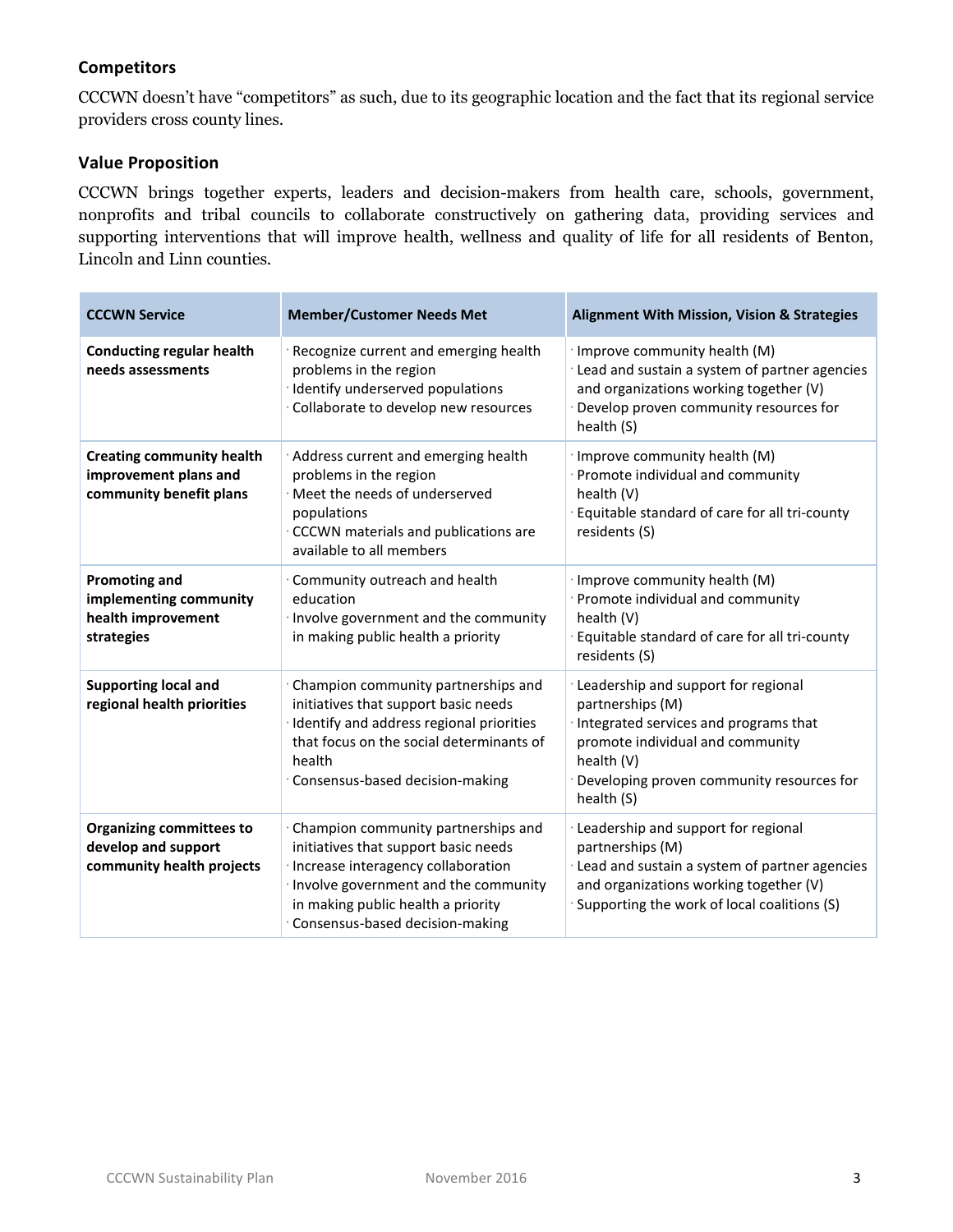#### **Promotion and Communication**

CCCWN's primary messages are:

- Collaboration
- Coordination
- Community

Specific promotional messaging is disseminated through member websites and local publications. The primary target audiences are local coalitions, community partners and agencies. Certain information and data may also be made available to the public online and through the dissemination of print materials.

#### **Delivery**

Network services supported by local, state and federal grants are provided in person. Direct activities supported by network members are also conducted in person through member agencies.

#### **OPERATIONS REVIEW**

#### **Leadership Strengths**

CCCWN benefits from the broad range of expertise of its members, who include proven leaders and executives with a strong interest in improving child and adult health in Benton, Lincoln and Linn counties. The network includes the region's largest medical providers, county health departments with detailed knowledge of public health data and needs, and nonprofits that serve a wide spectrum of vulnerable populations. K-12 and higher education institutions also play a key role in the network.

CCCWN members elect a chairperson who also sits on the steering committee. The steering committee is drawn from the CCCWN membership body and includes one person from each county. Current members include:

| Rebecca Austen              | Lincoln County Health Department                          |
|-----------------------------|-----------------------------------------------------------|
| <b>Marty Cahill [Chair]</b> | Samaritan Lebanon Community Hospital                      |
| Sherlyn Dahl                | East Linn/Benton County Federally Qualified Health Center |
| <b>Deborah Loy</b>          | Capitol Dental Care                                       |
| Martha Lyon                 | <b>Community Services Consortium</b>                      |
| <b>Julie Manning</b>        | Samaritan Health Services                                 |
| <b>Dr. Louise Muscato</b>   | <b>COMP NW Medical School</b>                             |
| Dr. Jana Kay Slater         | Contractor/Evaluator                                      |

The full CCCWN meets three times a year. Primary duties include reviewing and approving reports, assessments and plans required by local organizations and agencies, as well as grant and foundation applications requested by local organizations, agencies and members. More generally, CCCWN meetings entail a discussion of projects and goals, funding and grant opportunities, and other activities related to regional health and well-being.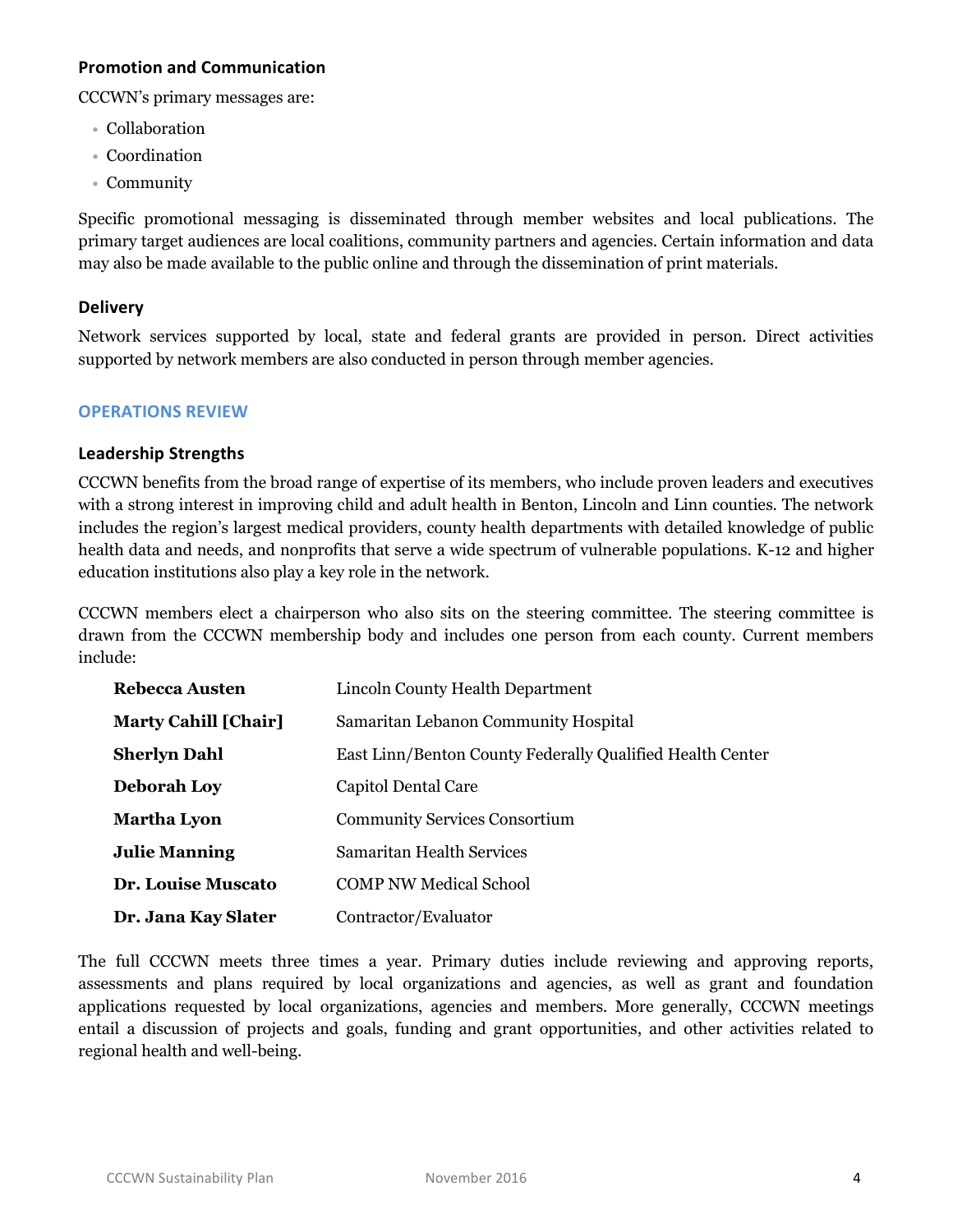

#### **Key Initiatives**

As of November 2016, CCCWN's ongoing initiatives include:

- 
- 
- 
- Childhood Obesity Summit Oregon Public Health Conference
- Oral Health Summit **Hospital Community Health Needs Assessments** Hospital Community Health Needs Assessments
- Oregon Rural Health Conference Hospital Community Health Improvement Plans

The following key initiatives will be implemented in the coming six to 18 months:

- Convene and facilitate an annual summit on the social determinants of health.
- Host leadership development trainings two to three times a year for the next two years.
- Work intentionally to improve equity, diversity and inclusion throughout the tri-county region.

CCCWN members routinely serve as keynote speakers and conduct workshops at annual conferences and summits. They are also represented on important state and regional coalitions, such as the Mental Health Advisory Council, regional Early Learning Hubs, and the Oregon Opioid Prescribing Guidelines Task Force.

#### **Key Resources and Infrastructure**

CCCWN receives key support from Samaritan Health Services' network director and clerical support staff, who are strongly committed to the network. CCCWN's membership also provides expertise, knowledge, in-kind contributions and technical assistance through their respective organizations. In addition, county coordinators provide project leadership to the network as needed.

#### **Key Partners**

CCCWN's key partners include local Departments of Human Services, Oregon Health Authority, Oregon Housing and Development, Linn-Benton Community College, school districts, juvenile departments, chambers of commerce, local law enforcement, and faith groups. These partners contribute to the success of CCCWN by providing leadership, offering direct financial and in-kind support, and spearheading CCCWN's initiatives.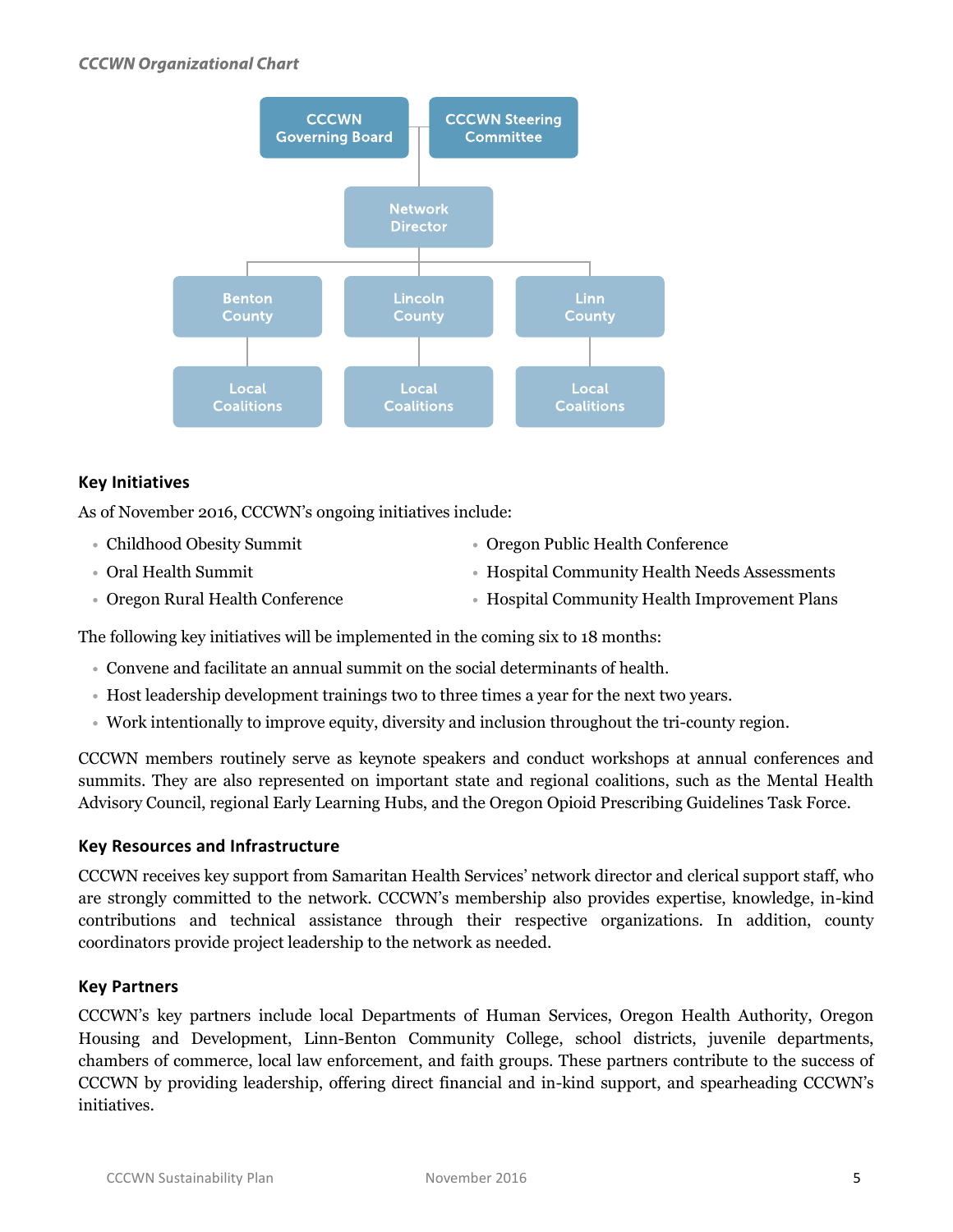*Evaluation Dashboard: Key Results as of November 2016*

| Goal                                                             | <b>Measurement</b>                                      | <b>Tools</b>                                       | <b>Current status</b>                      |
|------------------------------------------------------------------|---------------------------------------------------------|----------------------------------------------------|--------------------------------------------|
| Support the efforts of CCCWN                                     | Meeting frequency and<br>attendance                     | Agendas and minutes                                | Ongoing quarterly                          |
| Identify community needs                                         | Complete community<br>needs assessments                 | Surveys, focus groups, key<br>informant interviews | Completed and approved in<br>November 2016 |
| Prioritize community supports                                    | Prioritization process<br>complete                      | County needs assessments                           | Completed and approved in<br>November 2016 |
| Support regional priorities                                      | Local initiatives and<br>projects identified            | Prioritized list                                   | Ongoing annually                           |
| Support local and regional<br>efforts of community<br>coalitions | CCCWN membership on<br>local and regional<br>coalitions | Agendas, minutes and<br>attendance rosters         | Ongoing as needed                          |

#### **FINANCIAL OUTLOOK**

CCCWN has been a formal network since 2010. It was not designed to leverage purchasing power or to generate revenue. Rather, its goal is to support regional coalitions and communities in addressing the social determinants of health. Financial support for these activities has come primarily from federal and state grants, as well as from Samaritan Health Services.

As specified in CCCWN's memorandum of agreement, each member covers its own expenses in a manner congruent with its own mission and vision. Members are asked to contribute fees annually to support CCCWN. Community Services Consortium is the fiscal agent for annual membership dues. Suggested dues are based on agency revenue. The recommended pricing tiers are \$500, \$750, \$1,000 and \$1,500, but members have the option of making whatever contribution they feel is appropriate. Membership contributions are not used for CCCWN staffing or administration. CCCWN staffing is provided by Samaritan Health Services Community Health Promotion.

#### **Three-Year Net Income Forecast**

The costs detailed on the following page are based on annual staff salaries and current pricing for services and support. Projected revenue is based on financial commitments from Samaritan Health Services, as well as membership fees, local and state grants, donations by local agencies, and other contributions.

Note: The operational costs and projected revenues outlined in the following tables reflect direct support for CCCWN, not for its programs and initiatives.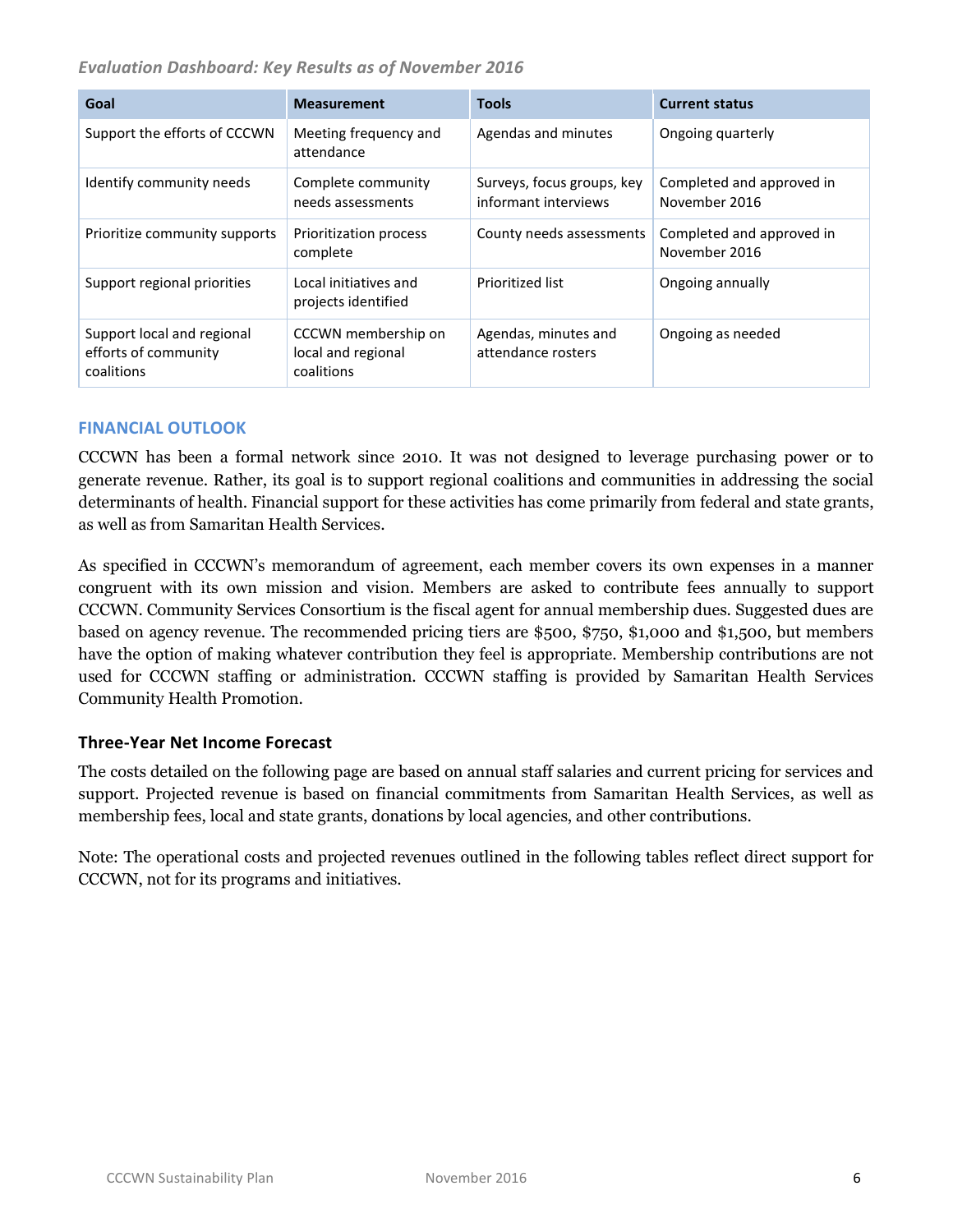## *Estimated Operations Cost, 2017-2019*

| <b>Item</b>                          | 2017     | 2018     | 2019     |
|--------------------------------------|----------|----------|----------|
| Network Director .50 FTE             | \$60,000 | \$61,200 | \$62,424 |
| Network Administrative Staff .50 FTE | \$17,000 | \$17,340 | \$17,687 |
| Materials/Supplies                   | \$2,000  | \$2,000  | \$2,000  |
| Travel/Mileage                       | \$1,000  | \$1,000  | \$1,000  |
| Conferences/Training                 | \$2,000  | \$2,000  | \$2,000  |
| Total                                | \$82,000 | \$83,540 | \$85,111 |

## *Projected Revenues, 2017-2019*

| Item                 | <b>Source</b>                    | <b>Total</b> |
|----------------------|----------------------------------|--------------|
| Personnel            | Samaritan Health Services        | \$77,000     |
| Materials / Supplies | Samaritan Health Services        | \$2,000      |
| Travel/Mileage       | <b>Membership Fees</b>           | \$1,000      |
| Conferences/Training | <b>Other Contributions</b>       | \$2,000      |
|                      | <b>Total - 2017</b>              | \$82,000     |
| <b>Item</b>          | <b>Source</b>                    | <b>Total</b> |
| Personnel            | Samaritan Health Services        | \$78,540     |
| Materials / Supplies | <b>Samaritan Health Services</b> | \$2,000      |
| Travel/Mileage       | Membership Fees                  | \$1,000      |
| Conferences/Training | <b>Other Contributions</b>       | \$2,000      |
|                      | <b>Total - 2018</b>              | \$83,540     |
| <b>Item</b>          | <b>Source</b>                    | <b>Total</b> |
| Personnel            | Samaritan Health Services        | \$80,111     |
| Materials / Supplies | Samaritan Health Services        | \$2,000      |
| Travel/Mileage       | <b>Membership Fees</b>           | \$1,000      |
| Conferences/Training | <b>Other Contributions</b>       | \$2,000      |
|                      | <b>Total - 2019</b>              | \$85,111     |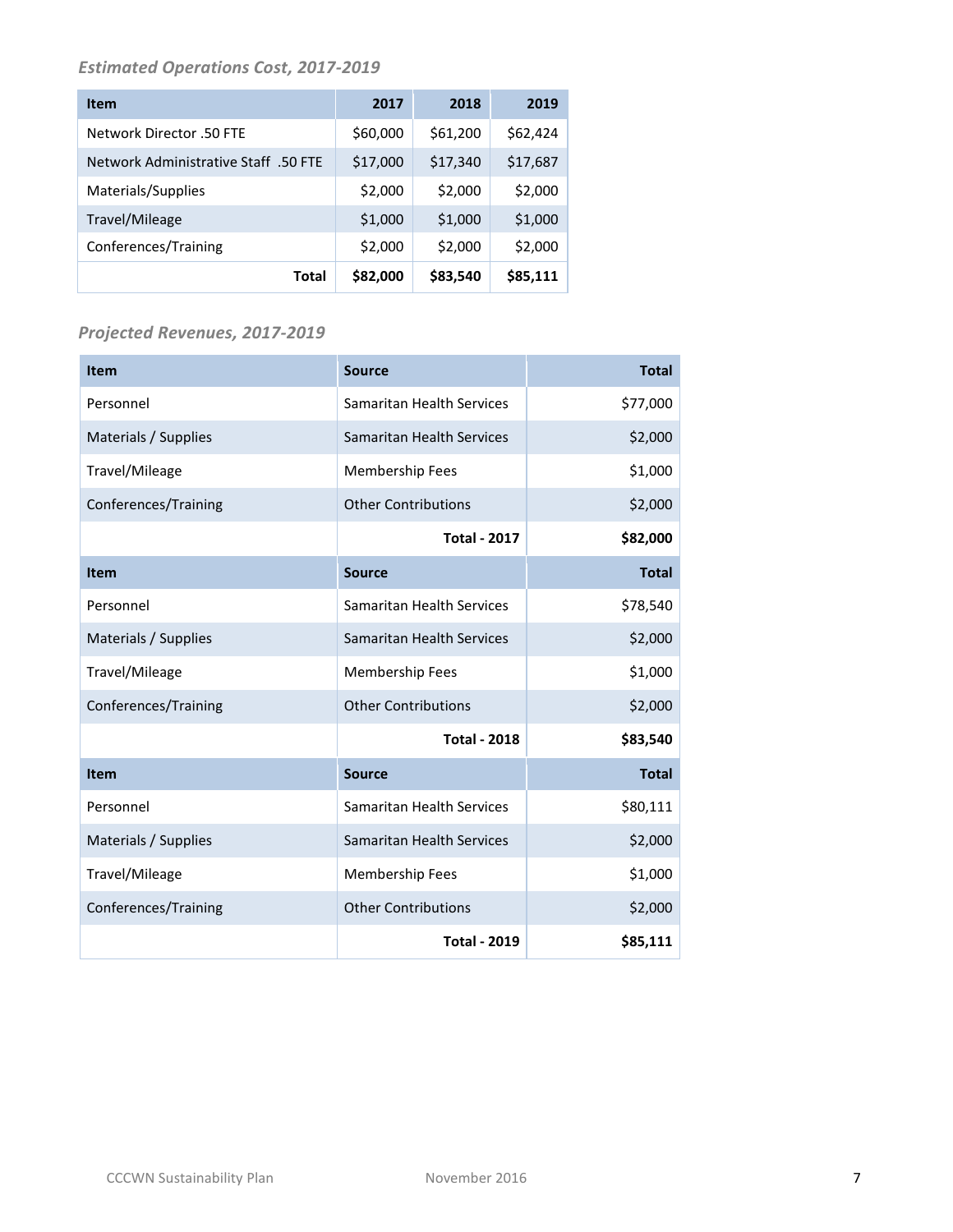# **OPPORTUNITIES FOR SUSTAINABILITY: ACTION PLANNING**

#### **SUSTAINABILITY ACTION PLAN SUMMARY**

|   | <b>Opportunity for sustainability</b>                                                                | <b>Key actions for change</b>                                                                                                                                                                                                    | <b>Timeframe</b> | <b>Status</b> |
|---|------------------------------------------------------------------------------------------------------|----------------------------------------------------------------------------------------------------------------------------------------------------------------------------------------------------------------------------------|------------------|---------------|
| 1 | The network has financial cash<br>reserves in place to support new<br>product or service development | Encourage members to contribute to CCCWN<br>· Identify current and emerging health needs<br>Collaborate to develop new financial resources                                                                                       | Ongoing          | Active        |
| 2 | Network leadership calculates the<br>financial impact of the network                                 | Gather cost, benefit and community impact data<br>for CCCWN initiatives and programs<br>Calculate the financial impact of CCCWN<br>initiatives and programs<br>· Report financial impact data to CCCWN and<br>other stakeholders | Ongoing          | Active        |
| 3 | The network uses a measurement<br>tool to monitor and evaluate<br>strategies and program data        | · Identify the most important metrics for an<br>evaluation dashboard<br>Collect and aggregate metrics data for evaluation<br>and visualization<br>· Present evaluation dashboard to CCCWN and<br>other stakeholders              | Ongoing          | Active        |

#### **OPPORTUNITY 1**

**The network has financial cash reserves in place to support new product or service development. (Business Plan Category: Financial Outlook)**

| <b>Action item</b> |                                                                                                              | Who will implement                                               |         | Start / end   Resources needed                                                                 |
|--------------------|--------------------------------------------------------------------------------------------------------------|------------------------------------------------------------------|---------|------------------------------------------------------------------------------------------------|
| 1                  | Encourage members to contribute to<br>the network to support CCCWN goals<br>and priorities                   | · CCCWN                                                          | Ongoing | ∙ Staff<br>∙ CCCWN member data                                                                 |
| 2                  | Identify current and emerging regional<br>health needs that require enhanced<br>financial support from CCCWN | $\cdot$ CCCWN<br><b>Local coalitions</b><br>. Community partners | Ongoing | $\cdot$ Staff<br>· Partners<br><b>Local needs assessments</b><br>· National, state, local data |
| 3                  | Collaborate to develop new financial<br>resources                                                            | ∙ CCCWN<br>Local coalitions<br>. Community partners              | Ongoing | ∙ Grants<br>· Contributions<br>· Membership dues                                               |

| <b>Action item</b> | <b>Plan for monitoring</b>           | <b>Information or message</b>                       | <b>Measure of success</b>                                                                            |
|--------------------|--------------------------------------|-----------------------------------------------------|------------------------------------------------------------------------------------------------------|
|                    | Progress report at CCCWN<br>meetings | <b>CCCWN</b> members receive<br>updates on progress | · Increased payment of annual membership<br>dues and contributions                                   |
|                    | Progress report at CCCWN<br>meetings | <b>CCCWN</b> members receive<br>updates on progress | · Regional needs assessments<br>Community Health Improvement Plans<br><b>Community Benefit Plans</b> |
| 3                  | Progress report at CCCWN<br>meetings | <b>CCCWN</b> members receive<br>updates on progress | · Increased annual grants and contributions                                                          |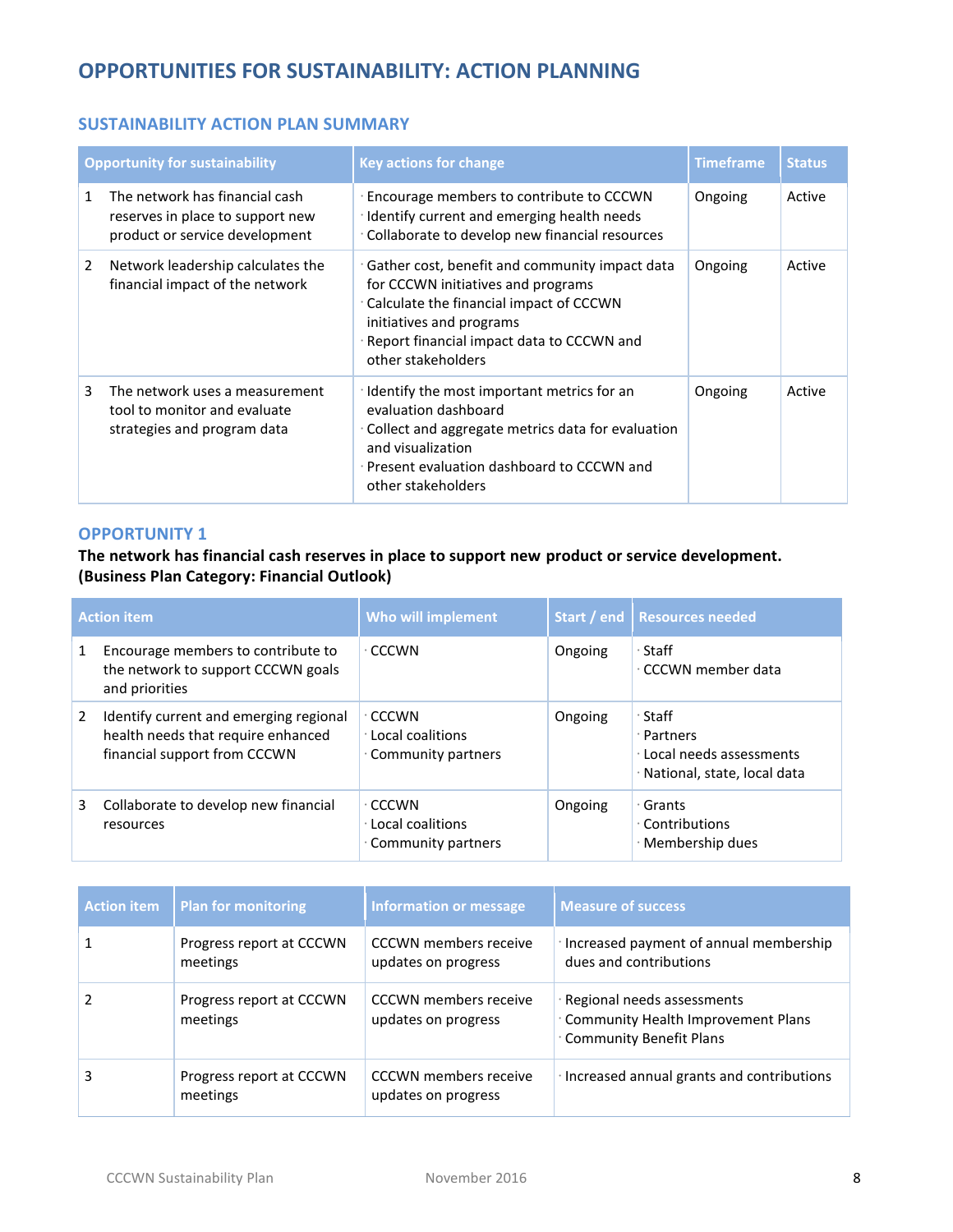#### **OPPORTUNITY 2**

#### **Network leadership calculates the financial impact of the network. (Business Plan Category: Financial Outlook)**

| <b>Action item</b> |                                                                                                   | Who will implement                    | Start / end | <b>Resources needed</b>                                 |
|--------------------|---------------------------------------------------------------------------------------------------|---------------------------------------|-------------|---------------------------------------------------------|
|                    | Gather available cost, benefit and<br>community impact data for CCCWN<br>initiatives and programs | $\cdot$ CCCWN staff and<br>membership | Ongoing     | ∙ Staff<br>Regional data on programs<br>and initiatives |
| 2                  | Calculate the financial impact of<br>CCCWN initiatives and programs                               | ∙ CCCWN staff                         | Quarterly   | ∙ Staff<br>Regional data on programs<br>and initiatives |
| 3                  | Report financial impact data to<br>CCCWN and other stakeholders                                   | ∙ CCCWN staff                         | Quarterly   | ∙ Staff<br>· Impact documentation                       |

| <b>Action item</b> | Plan for monitoring                         | Information or message                           | <b>Measure of success</b>            |
|--------------------|---------------------------------------------|--------------------------------------------------|--------------------------------------|
|                    | Progress report at<br><b>CCCWN</b> meetings | CCCWN members receive<br>updates on progress     | Cost/benefit data is compiled        |
|                    | Progress report at<br><b>CCCWN</b> meetings | CCCWN members receive<br>updates on progress     | · Financial impact is calculated     |
|                    | Progress report at<br><b>CCCWN</b> meetings | CCCWN members receive<br>financial impact report | Financial impact report is available |

#### **OPPORTUNITY 3**

#### **The network uses a measurement tool to monitor and evaluate strategies and program data. (Business Plan Category: Operations Review)**

| <b>Action item</b> |                                                                        | Who will implement                                                                 |                      | Start / end   Resources needed                                  |
|--------------------|------------------------------------------------------------------------|------------------------------------------------------------------------------------|----------------------|-----------------------------------------------------------------|
|                    | Identify the most important metrics<br>for an evaluation dashboard     | ⋅ CCCWN staff and<br>membership                                                    | Q1, 2017<br>Q2, 2017 | ∙ Staff<br>· Regional and network data                          |
| 2                  | Collect and aggregate metrics data for<br>evaluation and visualization | ⋅ CCCWN staff and<br>membership<br><b>Local coalitions</b><br>• Community partners | Q2, 2017<br>Ongoing  | ∙ Staff<br>· Partner cooperation<br>· Regional and network data |
| $\mathcal{E}$      | Present evaluation dashboard to<br>CCCWN and other stakeholders        | ∙ CCCWN staff                                                                      | Quarterly            | ∙ Staff<br>Dashboard document                                   |

| Action item   Plan for monitoring           | <b>Information or message</b>                          | <b>Measure of success</b>           |
|---------------------------------------------|--------------------------------------------------------|-------------------------------------|
| Progress report at<br><b>CCCWN</b> meetings | <b>CCCWN</b> members receive<br>completed metrics list | List of relevant evaluation metrics |
| Progress report at<br><b>CCCWN</b> meetings | <b>CCCWN</b> members receive<br>updates on progress    | · Metrics data for evaluation       |
| Progress report at<br><b>CCCWN</b> meetings | <b>CCCWN</b> members receive<br>completed dashboard    | Completed evaluation dashboard      |